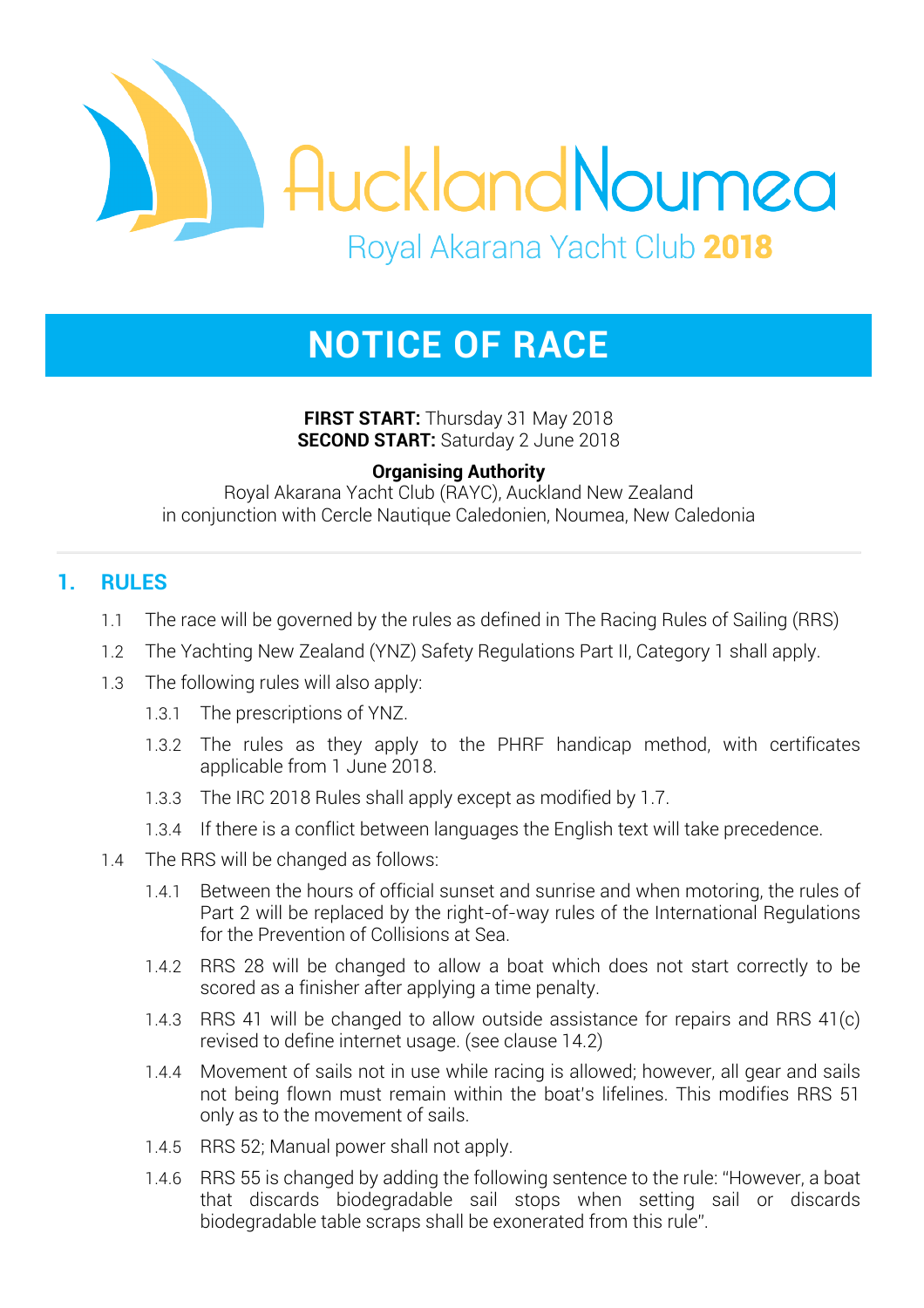



- 1.4.7 RRS 63.1 will be changed to allow time penalties to be applied by the Race Committee to any boat failing to report as required by the race schedules without a hearing (see clause 15)
- 1.4.8 The Sailing Instructions may also change other racing rules, as permitted by RRS 86.1 (b)
- 1.5 Boats using SSB/HF Radio: A serviceable currently licensed SSB/HF radio with 60 watts minimum power capable of transmitting and receiving on 2182, 2207, 4125, 4146, 6215, 6224, 8291 and 8297 kHz shall be carried. Boats will be required to provide email evidence of a satisfactory radio test with Taupo Maritime Radio ZLM.
- 1.6 Boats using Satellite Phone will be required to provide email evidence of a test email or phone call to Taupo Maritime Radio.
- 1.7 The IRC rules will be changed as follows:
	- 1.7.1 IRC Rule 21.1.5(e); a spare mainsail may be carried as a bona fide replacement for a mainsail damaged during the race.
	- 1.7.2 IRC Rule 21.6.1 is varied to the extent that a boat may carry one more spinnaker than shown on her current IRC Certificate of area not greater than rated SPA without an increase in rating.

# **2. ADVERTISING**

- 2.1 All competitors' advertising must be declared with entry and must not conflict with the interest of the event sponsor unless dispensation is granted.
- 2.2 Boats may be required to display advertising chosen and supplied by the organising authority.
- 2.3 Boats will be required to carry a tracking device supplied by the organising authority. A boat on which this tracking device fails or ceases to operate will be required to provide additional position reports by radio in accordance with the sailing instructions.
- 2.4 Failure to carry and operate a tracking device when required will lead to rejection of entry, the cancellation of entry or time penalties, this changes RRS 76.1.

# **3. ENTRY & ELIGIBILITY**

- 3.1 The race is open to all monohulls and multihulls not less than 9 metres hull length that meet the requirements of YNZ Safety Regulations Part II, Category 1.
- 3.2 The minimum age of all competitors on a boat is 16. Any competitors *under* 18 years of age for the duration of the race is required to supply a parental consent form to the skipper, and the organising authority. Before signing the consent form, the competitor, parent or guardian, the skipper of the yacht they are racing on must meet with a representative of RAYC to discuss the risks of participation in this race. In addition, the youth competitor must have a current Advanced Sea Survival Certificate, which is additional to the requirements of clause 3.10.
- 3.3 To be eligible to compete in this event all competitors shall be financial members of a yacht club affiliated to a National Authority.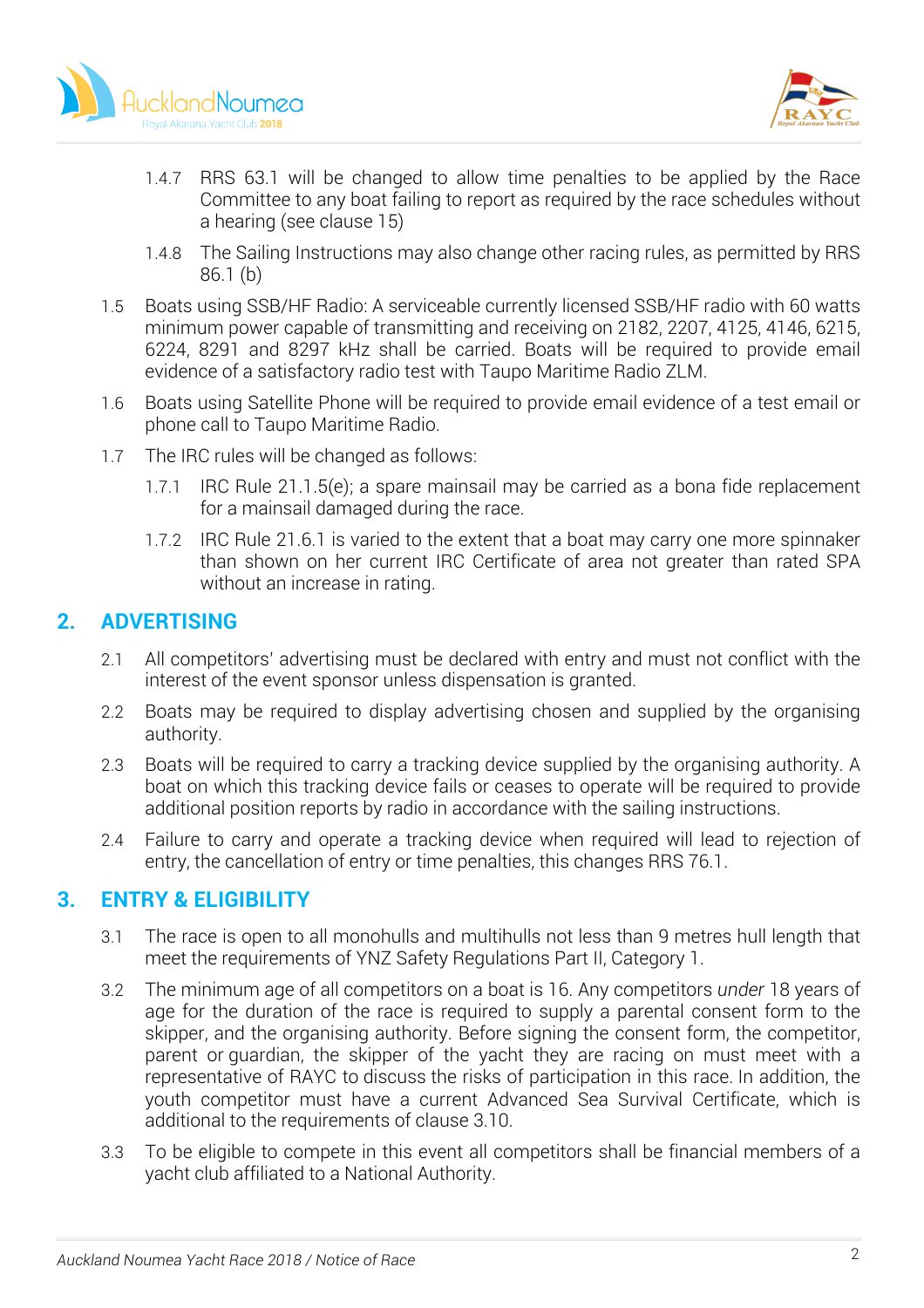



- 3.4 Boats shall be New Zealand registered ships, or for overseas entrants, an equivalent registration.
- 3.5 Boats shall be of a thoroughly seaworthy type, completely self-sufficient for extended periods of time capable of withstanding heavy weather and prepared to meet serious emergencies without the expectation of outside assistance.
- 3.6 Boats shall hold current safety, radio and handicap certificates, as applicable.
- 3.7 Each entered boat must have completed a qualifying race or cruise of not less than 250nm on open water with the prospective skipper in charge.
- 3.8 Every boat must be in an approved central Auckland Marina with a current Category 1 (or higher) safety certificate and be available for inspection as per an inspection schedule provided by the organising authority. All Category 1 documentation including, service certificates of all equipment (eg. Life Jackets, Jon Buoy / Dan Buoy, Life Raft etc.) will be required to be presented at this time. Every boat will be inspected, with at least two competitors in attendance, by YNZ inspectors for compliance with its safety certificate, this Notice of Race, Sailing Instructions and its ability to safety take part in the race. Boats that do no pass the inspection may remedy any defects and request a further inspection. Any boat that does not pass an inspection within 24 hours of their race start, will be deemed to have withdrawn from the race.
- 3.9 Each boat shall supply a cell phone contact number in Noumea to be contacted on up until prize giving.
- 3.10 At least 50% (rounded up) of the competitors on board a boat shall have a current certificate from an approved World Sailing Advanced Survival at Sea Course.
- 3.11 At least two (2) competitors on a boat shall hold a current certificate from an approved World Sailing First Aid provider or be a practicing medical practitioner (with current evidence).
- 3.12 To be eligible to compete in the restricted divisions a boat must have a current and valid PHRF Certificate from 1 June 2018.
- 3.13 Applications for entry must be made by the closing date of midnight Friday 11 May 2018 by completing the online entry form accompanied by the following fees:

#### 3.14 Entry Fee:

| 3.14.1 Non-Refundable Tracker Fee:   | \$350.00 per boat                                           |
|--------------------------------------|-------------------------------------------------------------|
| 3.14.2 Non-Refundable Entry Fee:     | \$900.00 per boat                                           |
| $\sim$ 11 $\sim$ 11 $\sim$ 11 $\sim$ | $\lambda \rightarrow \alpha$ , $\lambda \rightarrow \alpha$ |

- 3.14.3 Non-Refundable Competitors Fee: \$70.00 per competitor.
- 3.14.4 All prices are NZ Dollars inclusive of GST.
- 3.14.5 If the owner/chartered of a boat is a member of RAYC they will receive a rebate of \$100 on the entry fee, and a rebate of \$20 for each competitor who is a member of RAYC will apply.
- 3.15 Online entry form via www.aucklandnoumea.com/sailors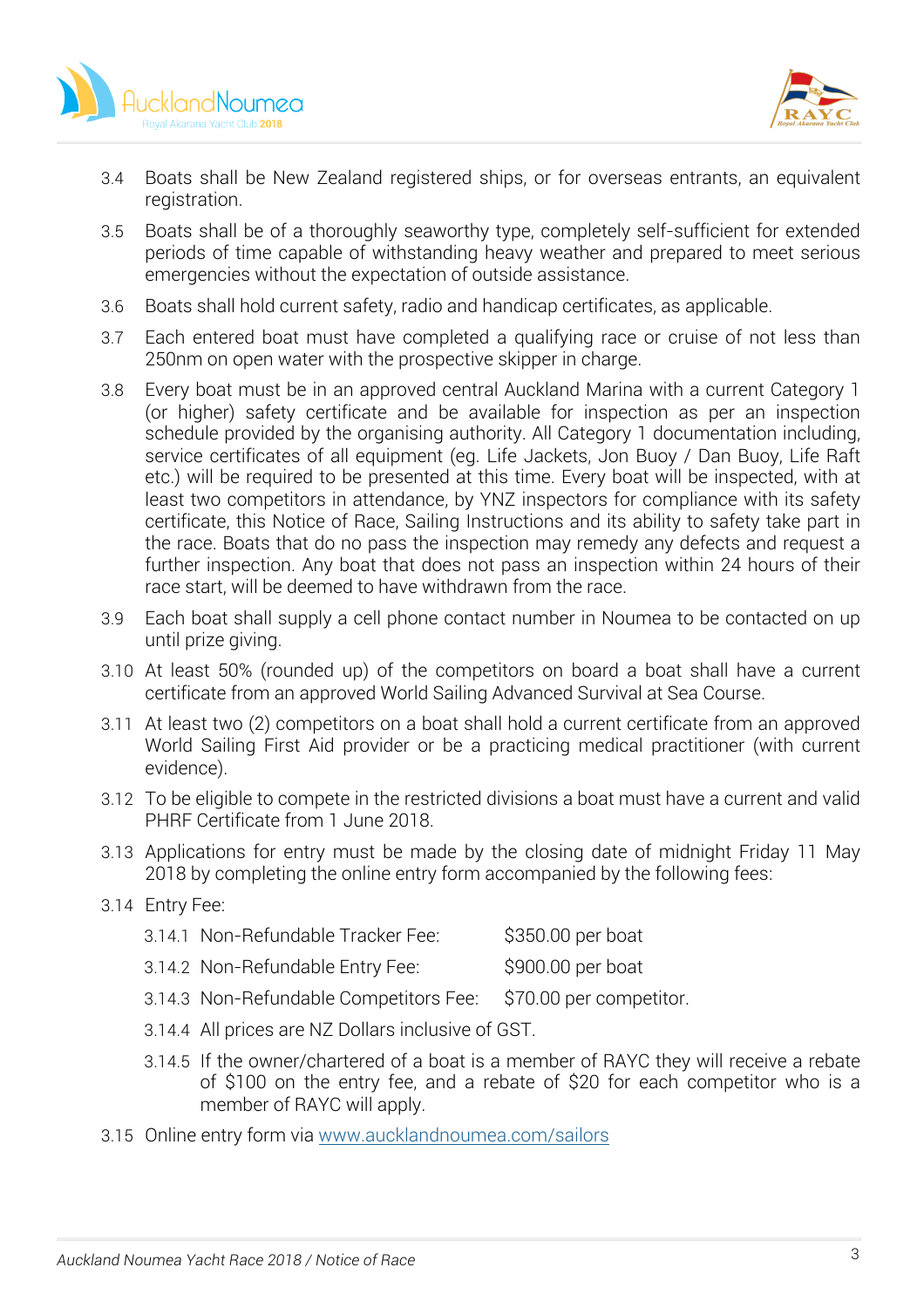



- 3.16 After close of entries yachts shall be divided into divisions and allocated start dates by the race committee. The intention is that race boats with a PHRF passage handicap of 0.87 or less and cruising entries will be in the first start, with all other entries in the second start.
- 3.17 Late entries may be accepted at the Race Committee's absolute discretion, with an additional late entry fee of \$625.00 per boat and an additional \$20.00 per competitor.
- 3.18 Tracking devices will be used for position reports. All boat are required to pay the tracking deposit outlined in 3.13.1 by 1 February 2018. If a boat fails to return a tracker in working condition, they are required to pay the replacement fee of \$1,350.
- 3.19 Boats will be required to do a sail past under storm sails and receive acknowledgement prior to starting. Details will be provided in the Sailing Instructions.
- 3.20 The organising authority reserves the right to refuse, for whatever reason, any entry.

# **4. DOCUMENTATION TO BE LODGED**

- 4.1 The Sailing Administrator or a delegated representative at Royal Akarana Yacht Club must sight (and may take copies of) all required documentation as outlined in Table 1 Documentation Required., including items of eligibility, no later than 1200 hours, Friday May 18 2018 unless specified otherwise.
- 4.2 Due to timing of the start, the 2018 IRC rating may not be available until June 1 2018, therefore boats wishing to race in the IRC division shall provide a copy of their IRC rating *application* to YNZ or their National Authority, by documentation deadline – 1200 hours, Friday May 18 2018.
- 4.3 Competitors may be required to produce additional documentation following receipt of their entry, andwill be given a reasonable amount of time to produce this.
- 4.4 One or more digital color photos of the boat, suitable for search and rescue purposes, form part of the required documentation. One photo shall be of the boat under full sail. The photo(s) should be no less than 1200 x 800 pixels.
- 4.5 Evidence of registration and the HEX numbers of all 406 beacons, both EPIRB and personal locator beacons is to be provided.
- 4.6 The details including make, model and storage location of all life rafts carried must be provided
- 4.7 For all competitors, complete details including full address, age, next of kin contact details are required.
- 4.8 A colour copy of each crew member's passport is required.

# **5. INSURANCE**

Each participating boat shall be insured with valid third-party liability insurance with a minimum cover of five (5) million New Zealand dollars. Evidence of such insurance shall be provided with the entry form.

# **6. SCHEDULE**

As per Attachment 1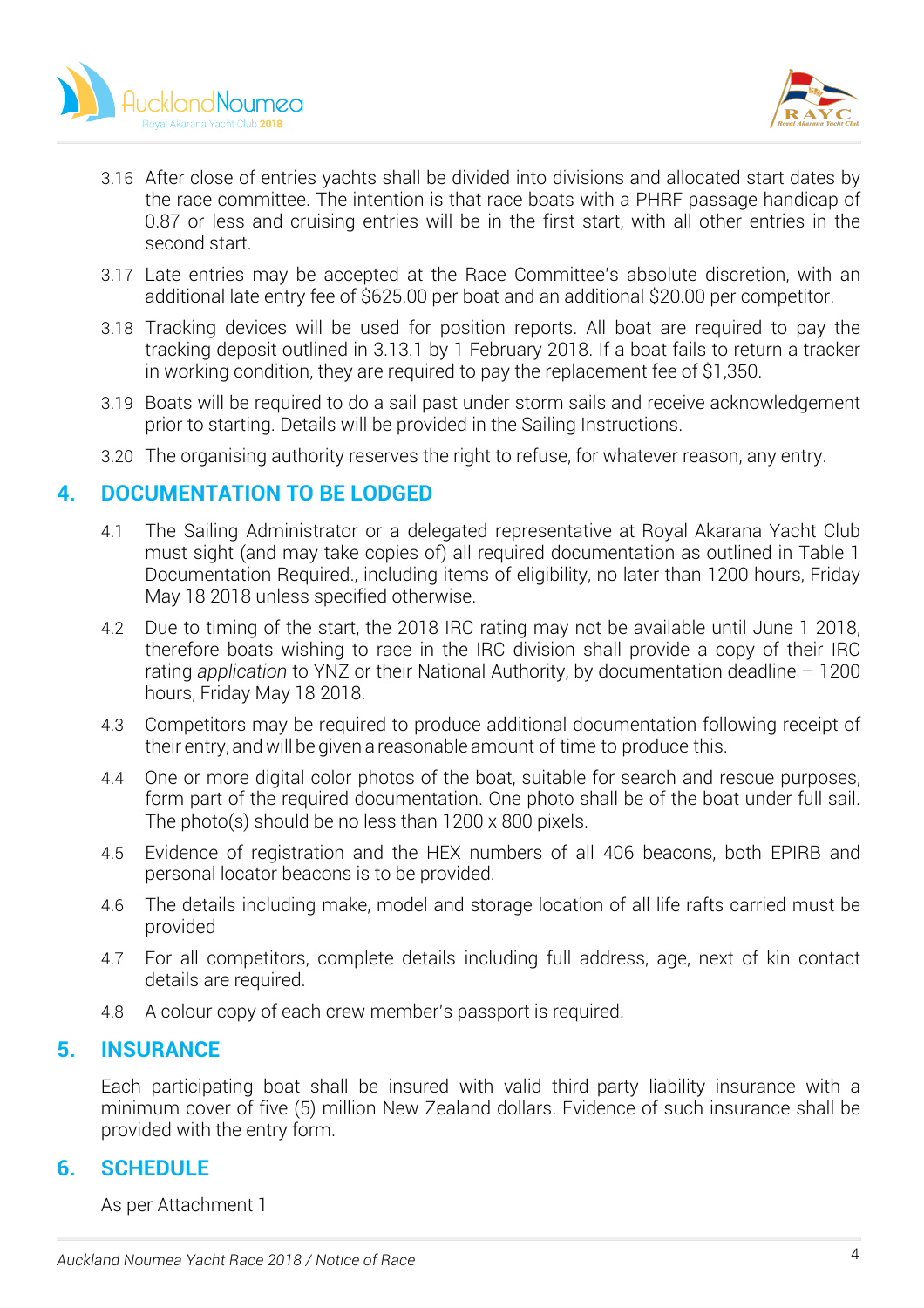



# **7. SAILING INSTRUCTIONS**

The Sailing Instructions will be available on the Auckland Noumea website from 1200 hours on Friday 18 May 2018 and will take precedence over this Notice of Race and, where they differ, over documents previously issued.

# **8. COURSE**

The race will start off Orakei Wharf, Auckland and finish near Cercle Nautique Caledonian, Noumea.

### **9. CHARTS**

9.1 The following charts (in paper form) shall be carried on board:

| NZ 14602 | Tasman and Coral Sea (Ocean Passage) |
|----------|--------------------------------------|
| BA 480   | Noumea                               |
| BZ 2907  | Canal Woodin to Passe de Vitoe       |
| BA 2906  | Ile des Pines to Canal Woodin        |
|          |                                      |

9.2 Sufficient charts of Northern NZ should be carried. Charts can be ordered from TransPacific Marine Ltd. Yachts are advised to order charts at least 6 weeks prior to departure to ensure supply.

# **10. PENALTIES**

- 10.1 The first sentence of rule 64.1 is changed to: "When the protest committee decides that a boat that is a party to a protest hearing has broken a rule and is not exonerated, it may impose an elapsed time penalty or impose no penalty at all." If an elapsed time penalty is imposed, its magnitude will be at the protest committee's discretion unless otherwise specified in the NoR or SI's.
- 10.2 A boat that crosses the start line after her warning signal, is on the course side of the starting line at her starting signal and does not return to the pre-start side of the line and start will be scored as a finisher subject to a one hour elapsed time penalty without a hearing in lieu of being scored OCS.
- 10.3 A boat which touches a starting or finishing mark and does not take a One-Turn Penalty as described in rule 44.2 will receive a one hour elapsed time penalty.

# **11. SCORING & DIVISIONS**

- 11.1 The following handicap systems will apply:
	- IRC
	- PHRF (Passage TCF)
	- Multihull Handicap
- 11.2 The following divisions will apply:
	- Monohull Line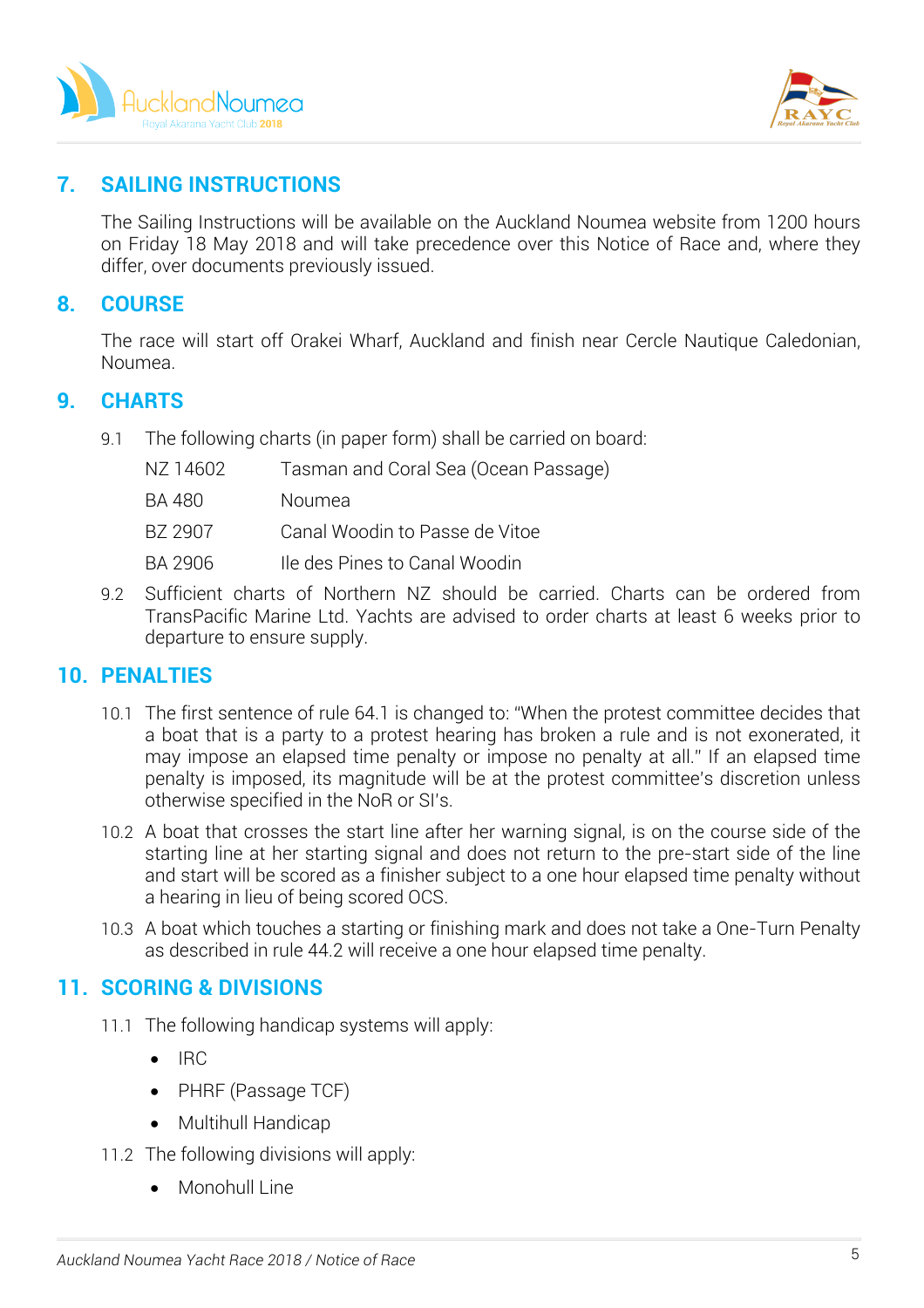



- Multihull Line
- IRC
- PHRF
- Multihull
- Corinthian
- Shorthanded (2 competitors on board)
- Cruising
- 11.3 A boat may only be entered in the Corinthian Division if all crew shall meet the requirements of the World Sailing Sailor Classification for Group 1 (see World Sailing Regulation 22).
- 11.4 Divisions will be dependent on entries received and outlined in the Sailing Instructions.
- 11.5 Additional prizes/divisions will be dependent on entries and outlined in the Sailing Instructions.

# **12. PRIZES**

- 12.1 Prize Giving will be held at a function at Cercle Nautique Caledonian on Saturday 9 June 2018.
- 12.2 Prizes will be awarded in each of the divisions.
- 12.3 The dispersal of prizes shall be determined according to the number of entries in each division and will be advised in the Sailing Instructions.

# **13. RESPONSIBILITIES & CREW SUBSTITUTION**

- 13.1 It is the responsibility of the Owner and/or Skipper to see that their boat complies with the requirements of the race in that its safety category requirements and rating certificates are current, and that the crew for both the race and the return voyage contains a nucleus of ocean-experienced members who have sailed before on the boat. The Owner and/or Skipper in charge shall also assign a person to take over their responsibilities in the event of their incapacitation.
- 13.2 The Organising Authority reserves the right to decide the eligibility of any entrant on the basis of the experience of the Skipper, Navigator and crew. The Organising Authority is not responsible for the seaworthiness of a boat whose entry is accepted; or its equipment or its competitors.
- 13.3 Applications for entry shall list the competitors for the race and substitutions will only be permitted on written application showing the competitor substituted and experience of the competitor being proposed.

# **14. OUTSIDE ASSISTANCE**

14.1 During the race, a boat may put in anywhere and anchor or moor for any purpose. It may be towed/motored provided that the total of any such towing/motoring can be shown not to have advantaged the boat towards the finish. When so anchored or moored other people may come aboard to effect repairs providing the boat continues in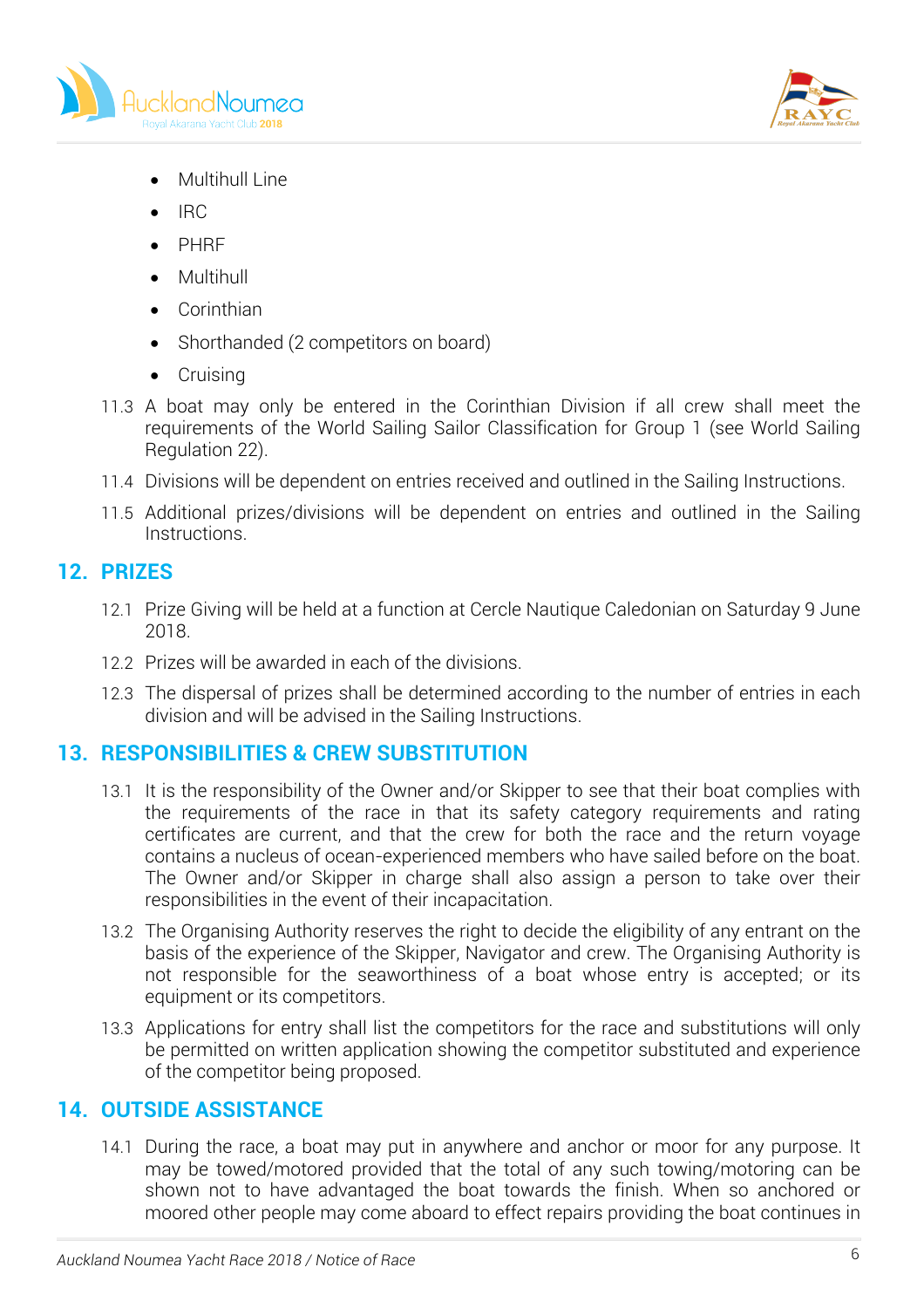



the race with the same stores and equipment as prior to seeking assistance. Boats must finish the race with the same competitors as started.

14.2 RRS 41(c) is changed to read: "Help in the form of information freely available to all boats and any publicly offered internet or broadcast weather information from sources available to all competitors, whether on a subscription or free basis is allowable. Allowable services must provide the same information to all competitors and not provide boat specific information. Competitors may use any means to retrieve the data. Accessing other information during the race will be considered a violation of this rule."

# **15. RADIO POSITION AND REPORTING**

- 15.1 Boats shall comply with the detailed reporting instructions that the Race Committee will publish prior to the event briefing.
- 15.2 A boat that fails to report will incur a 1% elapsed time penalty for each missed report. This penalty will be applied without a hearing unless exonerating reasons are provided in the declaration. This changes RRS 63.1 and A5.

# **16. DISCLAIMER OF LIABILITY**

Competitors participate in the race entirely at their own risk. See RRS 4, Decision to Race. The organising authority will not accept any liability for material damage or loss or personal injury or death sustained in conjunction with or prior to, during, or after the race.

# **17. CONDITIONS OF ENTRY**

By submitting an entry, all competitors acknowledge and accept:

- 17.1 To be bound by all the rules and conditions of the race.
- 17.2 They are familiar with and understand the Racing Rules of Sailing and the Yachting New Zealand Prescriptions;
- 17.3 They are familiar with and understand RRS 4 "Decision to Race".
- 17.4 Attention has been drawn to the World Sailing Fundamental Rule 4 "Decision to Race" which states "The responsibility for a boat's decision to participate in a race or to continue racing is hers alone";
- 17.5 The entry of the boat and competitors is agreed to and accepted by Royal Akarana Yacht Club on the basis that the competitors, are individually aware of and conversant with the risks involved in the sport of ocean racing and that the participation in this event is entirely at the risk of the competitors;
- 17.6 The owner/charterer warrants the suitability of his/her boat for the race;
- 17.7 The safety of a boat and her entire management including insurance shall be the sole responsibility of the owner/charterer/skipper who must ensure that the boat is fully found, thoroughly seaworthy, and managed by competitors of sufficient number and experience who are physically fit. The owner/charterer must be satisfied as to the soundness of the hull, spars, rigging sails and all gear. He/she must ensure that all safety equipment is properly maintained, stowed and in date and that the competitors know where it is kept and how it is to be used.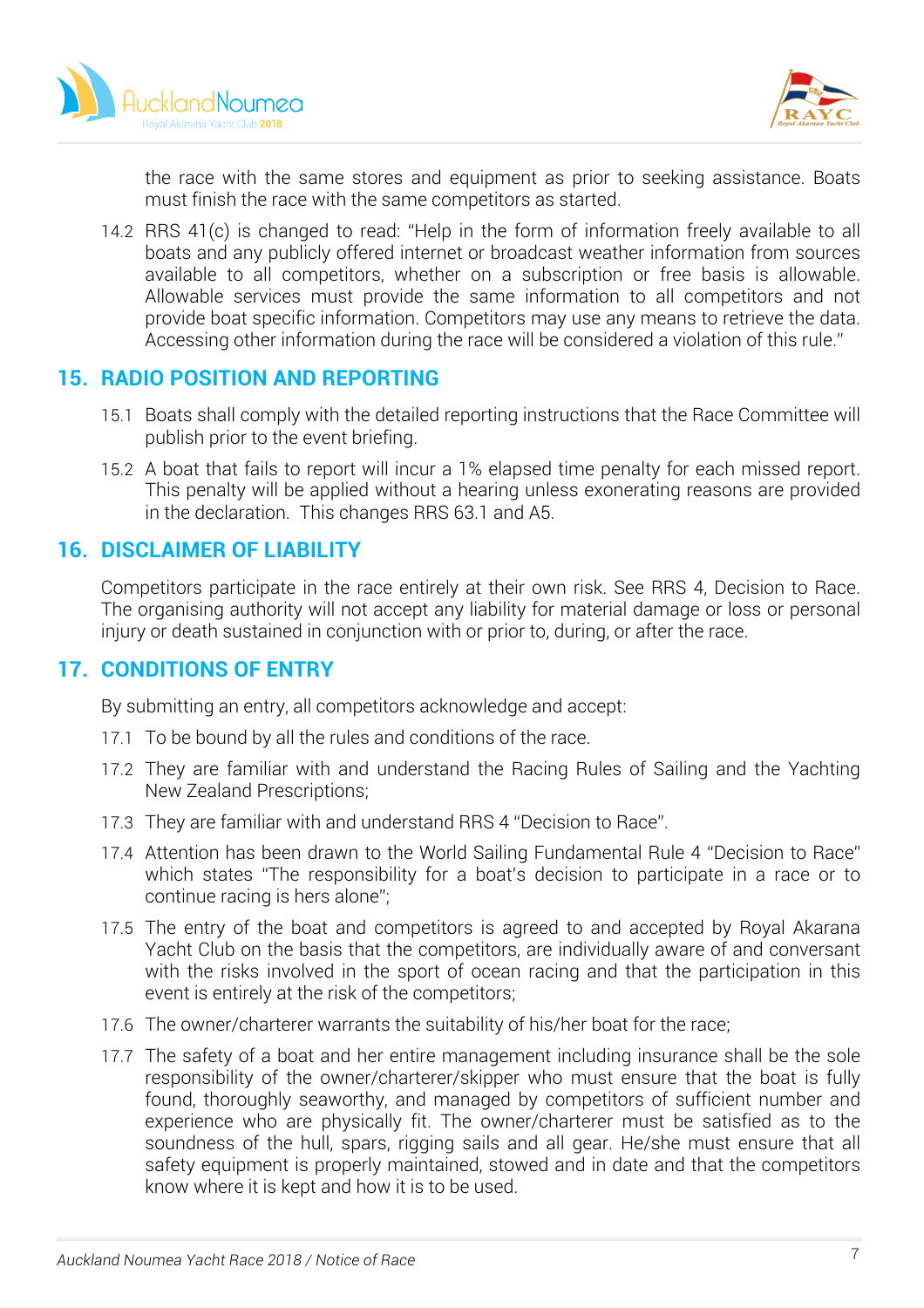



- 17.8 Neither Royal Akarana Yacht Club, its members, officers, volunteer, employees nor agents shall be responsible or liable for any loss, damage death or personal injury however caused to the owner/charterer or competitors or their property as a result of their taking part in Auckland Noumea Race 2018 and its related activities, including prestart and post finish operations and shore activities;
- 17.9 Neither Royal Akarana Yacht Club nor its officers, employees or agents shall be liable for any costs or expenses that may be incurred as a result of special assistance at sea being arranged for any reason whatsoever;
- 17.10Neither the existence of these conditions, and their use by the race organisers, nor the inspection of the boat pursuant to these conditions in any way limits the absolute responsibility of the owner/charter and competitors;

### **18. BERTHING PRIOR TO RACE**

Boats must be berthed at one of the following marinas prior to the race: Westhaven, Silo, Bayswater, Orakei, Bucklands Beach

### **19. BERTHING IN NOUMEA**

Berthage will be arranged with the Cercle Nautique Caledonien. If you wish to have a marina berth you must show evidence of at least Third Party Insurance and supply the dimensions of the boat and the duration the berth is required for.

#### **20. RIGHTS TO USE NAME AND LIKENESS**

By participating in the event, a competitor automatically grants to the Organising Authority and the sponsors of the event, the right in perpetuity, to make, use and show, from time to time and at their discretion, any motion pictures, still pictures and live, taped or film television and other reproductions of him/her during the period of the competition for said event in which the competitor participated and in all material related to the said event without compensation.

# **21. USE OF DRONE FOR MEDIA**

All those who take part in the regatta as competitors as well as support crew or spectators agree to be overflown by a drone during the duration of the event, this includes your person and your property (boats).

# **22. FURTHER INFORMATION**

| <b>Race Director</b>                                      | <b>Race Manager</b>                                 | <b>Safety Manager</b>                                       |
|-----------------------------------------------------------|-----------------------------------------------------|-------------------------------------------------------------|
| Matthew Woodley<br>021 989 312<br>mwoodley@vodafone.co.nz | Suellen Davies<br>021 892 004<br>suellen@rayc.co.nz | <b>Sally Garrett</b><br>021 855 612<br>commodore@rayc.co.nz |
|                                                           |                                                     |                                                             |

# Fred Price **Teresa McIntyre** David McIntyre

**Race Officer <b>CUST** Customs Manager **Protest Committee Chair**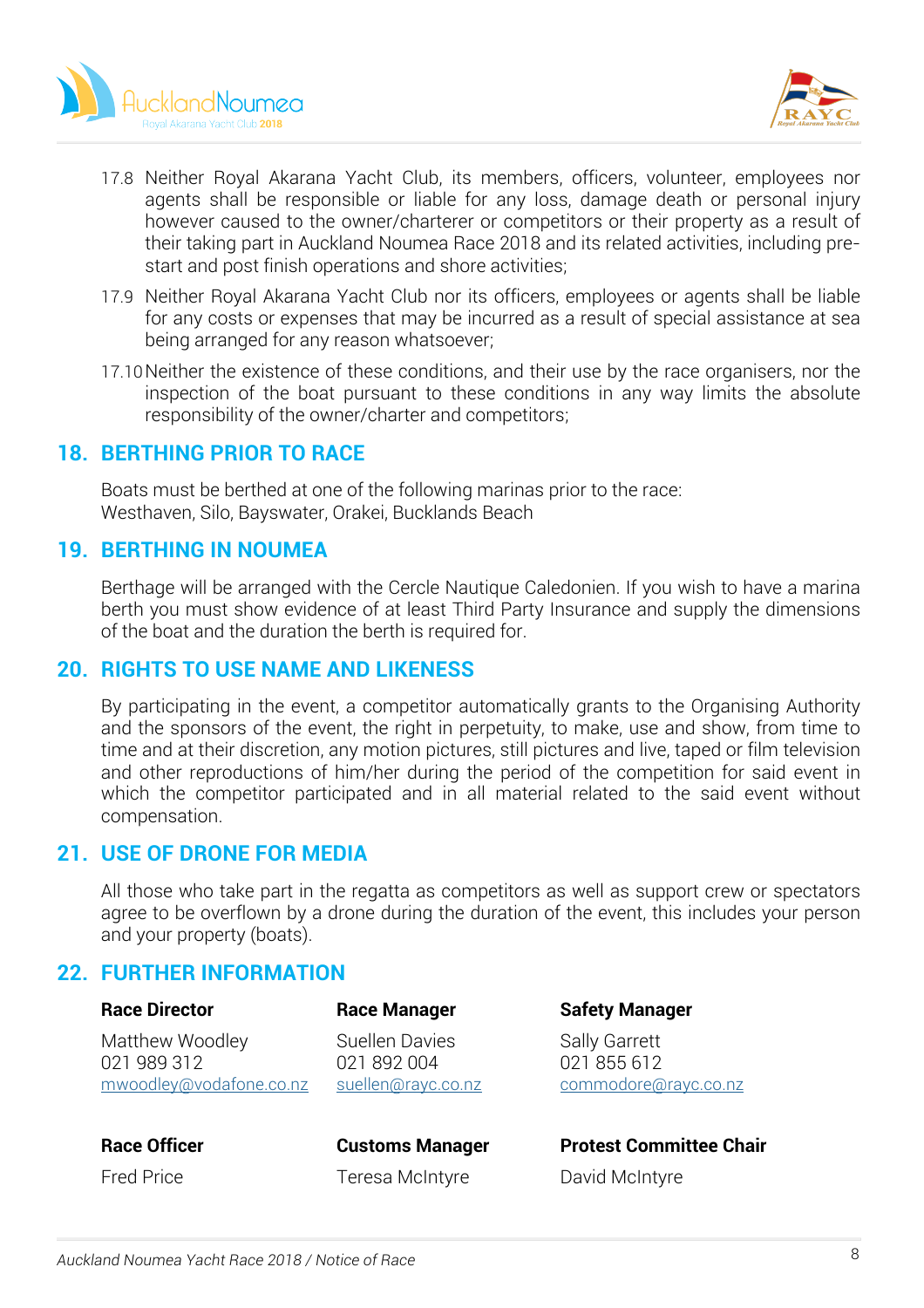



# **TABLE 1: DOCUMENTATION REQUIRED**

| <b>NoR Clause</b> | <b>Documentation Required</b>                                                                                                                                                               |
|-------------------|---------------------------------------------------------------------------------------------------------------------------------------------------------------------------------------------|
| 1.2 / 3.1         | Current YNZ Category 1 Safety Certificate                                                                                                                                                   |
| 1.5/1/6           | Email from Taupo Maritime Radio for SSB radio check or satellite test phone call to<br>RAYC Race Management (at an agreed time)                                                             |
| 3.3               | Proof of affiliated Yacht Club membership for each crew member                                                                                                                              |
| 3.4               | Evidence of NZ ship registration or overseas equivalent                                                                                                                                     |
| 3.7               | Evidence of qualification voyage                                                                                                                                                            |
| 3.8               | Current sea survival for 50% of the crew $-$ rounded up                                                                                                                                     |
| 3.10              | PHRF Application / Certificate                                                                                                                                                              |
| 3.11              | Current NZ Coastguard Offshore Medics, Yachting New Zealand Offshore Medic<br>Course or Australian Advanced First Aid certificate or evidence of practice certificate<br>for 2 crew members |
| 4.2               | IRC Application / Certificate                                                                                                                                                               |
| 4.4               | Photo of the yacht, plus photo of yacht with full sails for search and rescue                                                                                                               |
| 4.5               | Evidence of registration of all 406 beacons on board                                                                                                                                        |
| 4.6               | Life raft details - make, model, where is it stored                                                                                                                                         |
| 4.7               | Details of all crew member to be added to the TopYacht system                                                                                                                               |
| 4.8               | Colour scan of each crew members passport                                                                                                                                                   |
| 5.0               | Copy of Insurance policy                                                                                                                                                                    |
| 11.0              | Proof of ISAF Sailor Classification for Group 1 for each crew on Corinthian Boats                                                                                                           |